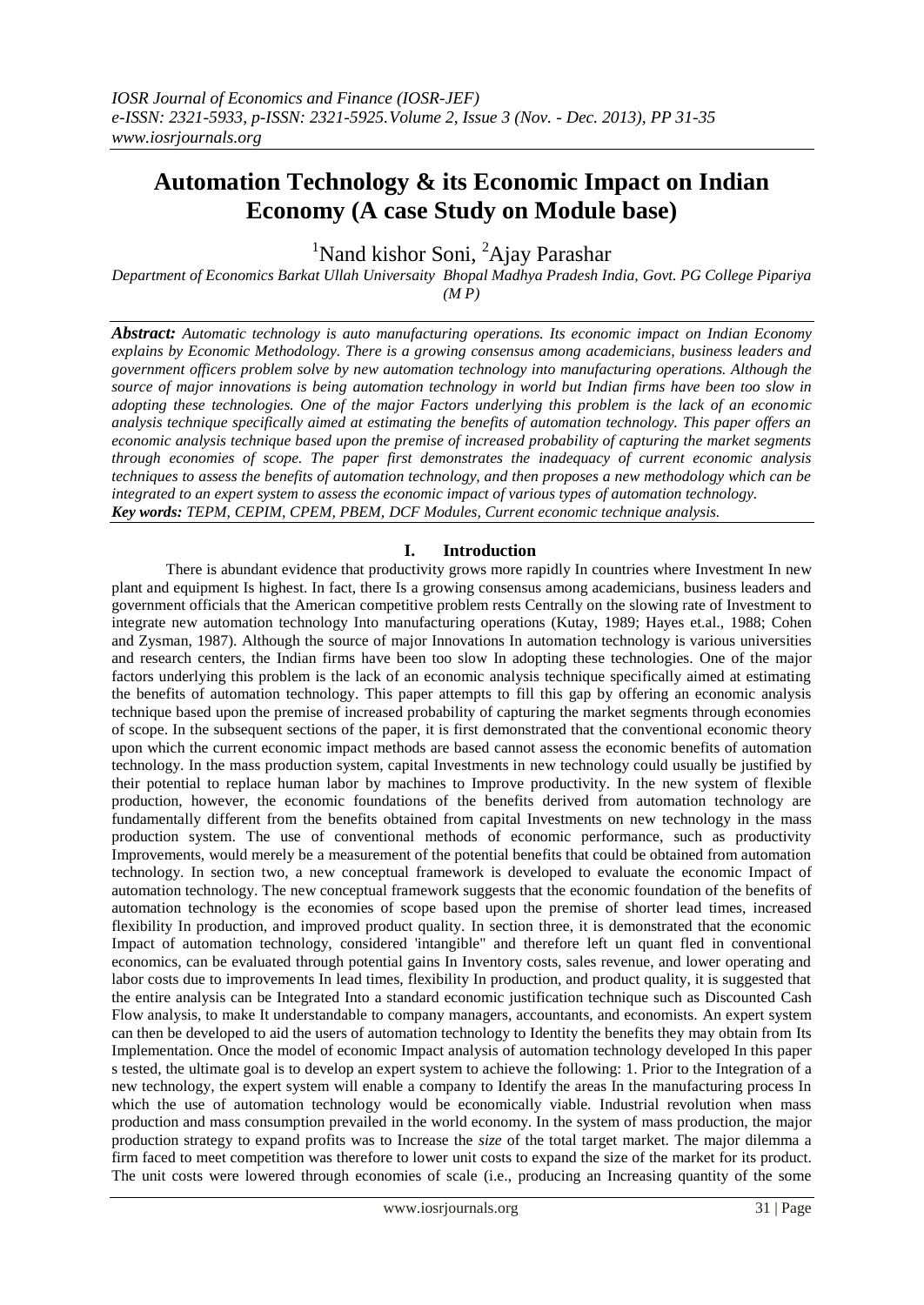product) and by lowering labor and raw material costs through capital Investments. The economic performance of a firm, an Industry, or the larger macro economy was therefore evaluated productivity which measured the Increase In output relative to a unit increase in capital, labor and raw materials.

# **II. Literature Review**

 There is a considerable dearth of literature on this topic, with one notable exception, which is discussed starting in the following paragraph. The other references to the topic are found, in the main, in media reports, campus publications, and Web publications. A sample of these references is also referenced below. The research In this area, however, tends to emphasize either direct labor displacement effects without considering the changes In the nature of work (for example Ayres and Miller, 1983), or tends to be advocacy type of efforts which assert the existence of certain benefits from automation technology without explaining the precise source of these benefits (Hayes et.al., 1988; Cohen and Zysman, 1987; Jellnek and Goldhar (1984).The first economic or societal impact studies of automation technology overwhelmingly emphasized labor displacement Issues which unfortunately encouraged the formation of a hostile attitude toward automation technology particularity on the labor side. While It is *t m* that automation technology replaces human labor directly Involved In the production of goods on the factory floor, it creates more jobs In processes Involved In the production of goods. Automation technology transforms the nature of work from directly contributing to the production of finished goods to contributing to production indirectly by generating information to reduce uncertainty in decisions related to the production, exchange, circulation, distribution and consumption of goods (Cohen and Zysman. 1987). Consequently More Jobs are created in setting up the production systems, in designing the products, in R&D efforts, and In finance, marketing, and distribution stages of production. Direct human labor In production has nevertheless been reduced for repetitive and hazardous tasks where displacement is more advantageous for labor In the long term. One of the key arguments of this paper is that the lack of an economic analysis technique specifically aimed at assessing the benefits of automation technology is the major cause of the confusion observed In the prior studies of automation. In the next section we direct the attention to the Inadequacy of conventional economic theory to assess the benefits of automation technology.

#### **Analysis of economic Impact of Automation technology on Indian Economy**

 The economic Impact of analysis aimed at integrating new technology or equipment into the Manufacturing operations of Indian firms. In the firms of a capital Investment procedure which typically allocates current resources in the prospect of future returns by following module:-

#### **Total Expected Profit Method (TEPM)**

 The economic justification of replacing a conventional Economic method with an automated method is becoming more complex as technology advances. Most of these automated technologies are expensive when considering only initial capital investments. Traditionally, automated technologies have been justified by applying a general expected savings analysis this analysis may be an appropriate method for the mass production system of the manufacturing industry. TEP can be determined by the following equation;

$$
TEP = Y-Bt (1+i)-t - Y-Ct (1+i)-t + LC
$$

#### $t=0$   $t=0$

 Total project bids is the summation of the yearly project bids, and Bt, over the user defined period, n, which has to be set equal to several economic life cycles of the evaluated technology. Total costs related to the automation technology can be composed of initial investment cost to adapt the technology, I.C., yearly operating costs, Ct, which includes maintenance costs and labor costs required to operate the technology. Yearly costs and yearly project bids can be evaluated at the end of each year through digital simulation, and then adjusted to the present value with the user-defined minimum attractive rate of return, i. Since the total expected profit of each method is simulated under the same condition, the method with the greater total expected profit should be selected as the economical method.

#### **Cost and Economic Performance Information Module (CEPIM)**

As pointed out in this section. The benefits derived from new automation technology are fundamentally different from the benefits obtained from capital Investments in the mass production system. Using the conventional methods of economic performance information module would only measure the potential benefits that could be obtained from new automation technology. This module is a database file management program whose functions are as follows:

(1) To provide cost and performance information on the automation technology for the simulation process.

(2) To provide project type information to the PBEM.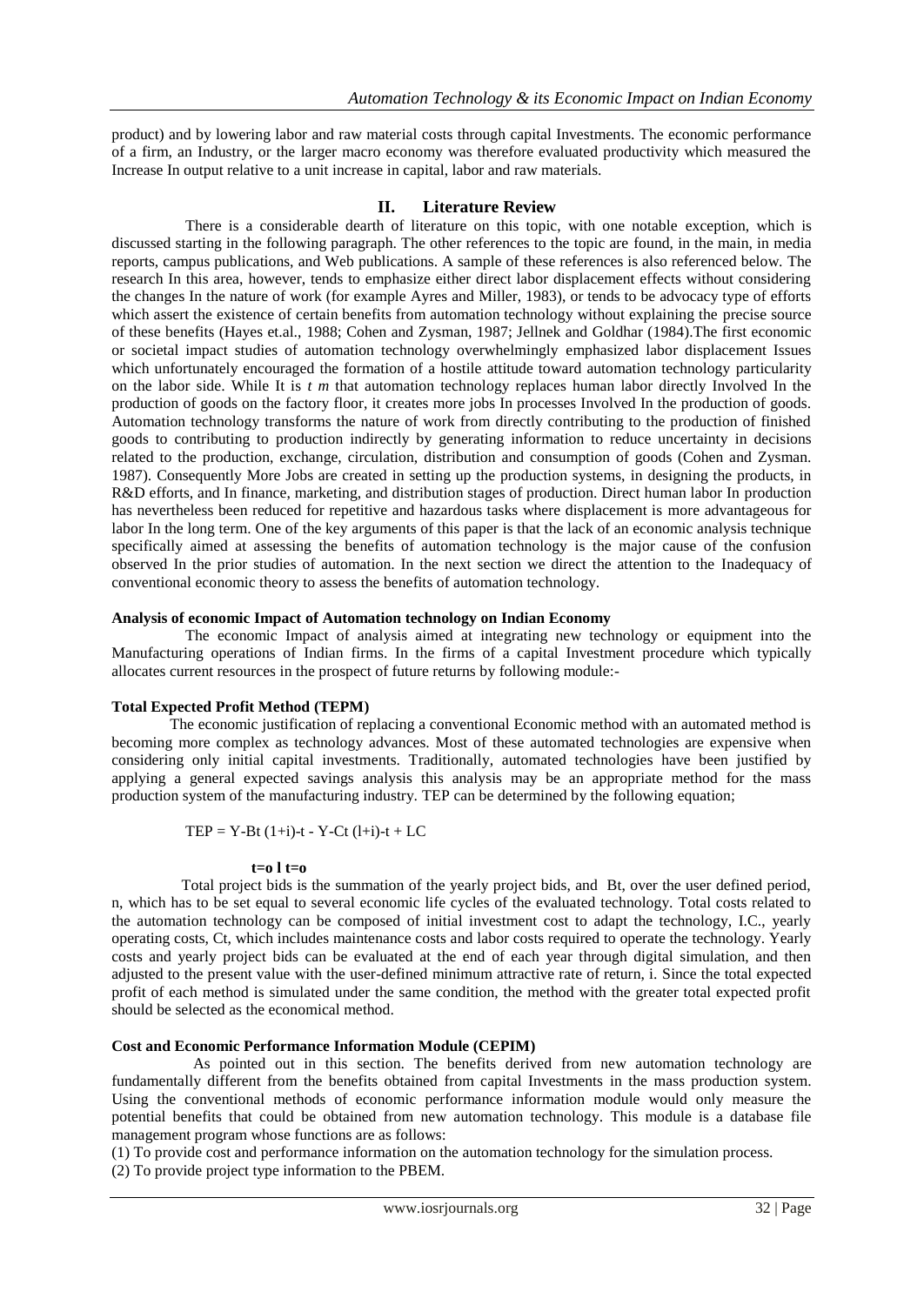(3) To store project bids and project operating costs, which will be provided to the TEPM?

#### **Cost and Economic Performance Evaluation Module (CEPEM)**

This module is a digital simulation program, and its functions are as follows:

(1) To calculate project duration based on performance parameters of the technology for the given project information.

(2) To generate detailed annual project cost data for each project over the user-defined time periods.

(3) To convert contractor's credibility improvement from the qualitative benefit into numerical values by using statistical parameters. CPEM performs simulation over the user-defined period that has to be set at several economic service lives of the automation technology in order to calculate its life cycle cost. CPEM will first schedule all the projects with the starting date and its type over the time period. Information related to each project type will be extracted from the project information file in the CPIM.

## **Project Bids Estimation Module (PBEM),**

The functions of this module are as follows:

(1) To calculate unit cost per hour for owning and operating construction technology being evaluated.

(2) To calculate material cost and labor cost from the information on the given project type.

(3) To estimate the project bids with the calculated separate cost items and the predefined overhead percentage and profit margin. Information on the performance of the construction technology being evaluated and information on the project type generated in the simulation are extracted from the database files in the CPIM, respectively. Project bids estimated in this module will be accumulated until the end of each year. This amount represents yearly income of the contractor and will be stored in the project bid database file in the CPIM if the bid is successful.

## **Discounted Cash Flow Module (DCF)**

Discounted Cash Flow Module analysis is aimed at measuring the economic returns on Investment of new technology over time. DCF analysis is based on the concept of **"**time value of money' approach. The basic Idea underlying this approach Is to translate the returns that can be obtained from **a** certain Investment over **a**  certain period of time Into an amount equivalent to **a** value today. All cash Inflows (benefits) and outflows (costs) associated with an Investment are discounted to **a** certain value today so that the magnitude of Investment **is** not larger than the present value of future savings. The discounting function serves to make cash flows received in the future equivalent to cash flows received at the present. There are other capital Investment evaluation methods such as the payback**,** payback reciprocal, and accounting rate of return which are simpler to **use** than the DCF method but ignore the time value of cash flows. These methods became economical at higher outputs sourcing in scale of economies.

# **III. Conclusion**

 This stage includes a detailed of all broad scale benefits and costs Identified In the first stage within standard accounting categories and their quantification using the existing accounting records of a firm or manufacturing plant. Identification of costs and benefits within the standard accounting categories enables their precise quantification since data on those Items should normally be available in the accounting records like as Reduction in Inventory costs. The new automation technology, on the other hand, offers the possibility of reducing stock levels in work-In-process (WIP), finished goods and raw material Inventory due to greater predictability of the production process, faster throughout times and due to the reduction of scrap and rework. Calculating the financial savings resulting from a given Inventory reduction is more complex than normally assumed. The only benefit Item that has been Included In prior studies has been the direct Reduction In labor cost Automation technology reduces labor costs in the design, production and maintenance stages as well as in the supervision and Inspection of the manufactured components or products. Although labor costs currently constitute 8 to 12% of total production costs, the magnitude in savings should still be Included In the economic Impact analysis. Automation technology offers the potential to reduce labor costs in the design, production and maintenance stages as well as in supervision and Inspection of the components. Capital Investments in new technology could therefore be justified by their potential to replace human labor with machines to Increase productivity. Finally, productivity Improvements through the increased use of machinery was only possible through further standardization of products which led to a substantial decline in unit production costs. Given the emphasis of lowering the unit costs of standardized products to expand the total target market size, productivity was perfectly relevant to measure economic performance in the system of *mass* production. Once the world markets began to saturate during the 1960s and the 1970s, it became increasingly clear that mass production of standardized products was no longer profitable since the size of the total target market could not be expanded. At the same time, with an Increase in International competition, the number of manufacturers attacking a market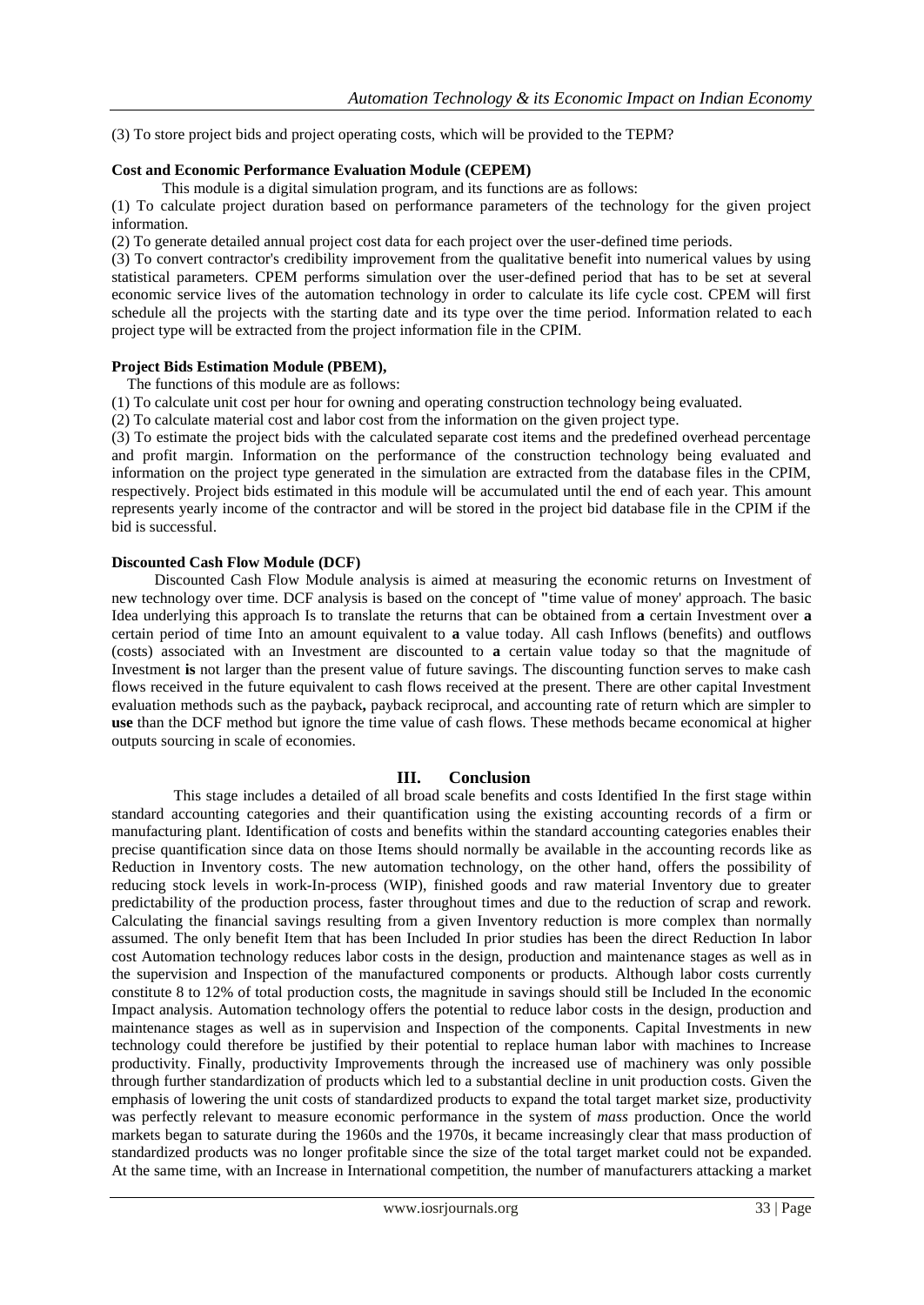multiplied, resulting in a large number of differentiated product versions on the market. The emphasis to gain the markets shifted from economies of scale to economies of scope. That *Is,* manufacturers produced a variety of products to satisfy a far greater range of market needs by increasing the capacity to manufacture goods cheaply in small batches. Even If the size of the total target market could not be increased (or even if the size of the pie could not be expanded). Economies of scope ascertained that *the probability* of actually capturing the targeted total market could be increased through product different relation. New trends toward Internationalization of the world economy also Increased competition which, in turn propelled the need to shorten the period of time necessary to introduce a variety of products to the market In small batches. As one can see, these trends In flexible production were In contrast to the way firms competed In the system of mass production by producing large quantities of similar products. The new automation technology consequently became crucial in production since it Improved product lead time, product quality, and the capability to Increase by automatic production system. When the economic system started to change, one expected to a see a change in the performance measures of the economic system. While the measure of economic performance through labor, raw material, and multiple factors productivity were perfectly relevant in the system of *mass* production, these techniques were Inadequate to measure economic performance in *flexible* production. The paper point is that, the economic foundations of the benefits derived from new automation technology are fundamentally different from the benefits obtained from capital Investments In the mass production system. The use of conventional methods of economic performance, such as productivity, would merely measure the potential benefits that could be obtained from automation technology. The main benefits of automation technology, such as reduced lead times, faster response to market shifts, and increased flexibility in product differentiation, do not enter Into the calculus of the conventional measures of economic performance. It is no wonder that productivity studies of Information technology conclude that user firms have not experienced productivity gains from automation technology. The main benefits of automation technology such as reduced lead times, faster response to market shifts, and Increased flexibility in product differentiation as well as Its enhanced capabilities to produce complex products of higher quality and reliability levels, do not enter the calculations of the conventional measures of economic performance. In this section, a new' conceptual framework which can readily Integrate the benefits of automation technology in the calculations of the Improvements In economic performance, is developed.

#### **Acknowledgement**

 I would like to gratefully and sincerely thank Dr. M. K. Singhai, his guidance, understanding, patience, and most importantly, his friendship during my preparing research paper and V. Sharma, His mentorship was paramount in providing a well rounded experience consistent my long-term career goals. I would also like to thank Dr. P. K. Jain, his assistance and guidance in getting my career started on the right foot and providing me with the foundation for becoming a synthetic data. Although his decision to promote my efficiency. Finally, and most importantly, I would like to thank my friends Arvind Mishra. He support, encouragement, quiet patience and unwavering love were undeniably the bedrock upon which the past ten years of my life have been built. Her tolerance of my occasional vulgar moods is a testament in itself of her unyielding devotion and love. I thank my parents, Shri Maheshwari Deen Soni and Smt. Tulsa for their faith in me and allowing me to be as ambitious as I wanted. It was under their watchful eye that I gained so much drive and an ability to tackle challenges head on.

#### **References**

Anil Kapoor "Business Week (2013) *\*Special Report: Product Quality.* April 21.

- [1]. Cohen, S. and Zysman, J. (1987) *'Manufacturing Matters,\** Basic Books. New York.
- [2]. Dean, E. and K. Kunze (1988) \*Recent changes in the growth of U.S. multifactor productivity'
- [3]. Monthly Labor Review. May 2013.<br>[4]. D.J. Fisher and J.T. O'Connor. "Cor
- [4]. D.J. Fisher and J.T. O'Connor. "Constructability for Piping Automation: Field Operations" *ASCE,* Vol. 117, No. 3, September 1991, pp. 468-485.
- [5]. Hayes, R.H. Wheelwright, S.C. Clark, K. (1988) *'Dynamic Manufacturing,'* the Free Press, New
- York.
- [7]. J.J. Rho, D.J. Fisher, and M.W. O'Neill. A Systems Approach to the Integration of Automation Technology in Drilled Shaft Construction *Presented to 72nd Transportation Research Board Meeting.* Washington D.C., January 1993.
- [8]. J.L. Riggs and T.M. West. *Engineering Economics, Third Edition.* McGraw- Hill, New York, 1986.
- [9]. Kaplan, R.S. (1989) 'Cost accounting distorts product costs. *Harvard Business Review,* January-
- [10]. February 2009
- [11]. Kaplan, R.S. (1986) 'Must CIM be justified by faith alone?' *Harvard Business Review,* March-April.
- [12]. Kutay, A. (1988a) 'The changing organization of production in flexible manufacturing systems', Paper presented at the *American Planning Association Meetings,* October 2013
- [13]. Kutay, A. (1988b) \*Impacts of telecommunications Technology on Organizational Structures
- [14]. and Employment, Paper presented at the European Meetings of the RSA, Lake Garda, Italy, July, and August 2013<br>[15]. Kutay, A. (1988c) 'Technological change and spatial transformation In an Information economy,' *Envi*
- [15]. Kutay, A. (1988c) 'Technological change and spatial transformation In an Information economy,' *Environment and Planning A,*  v.20.